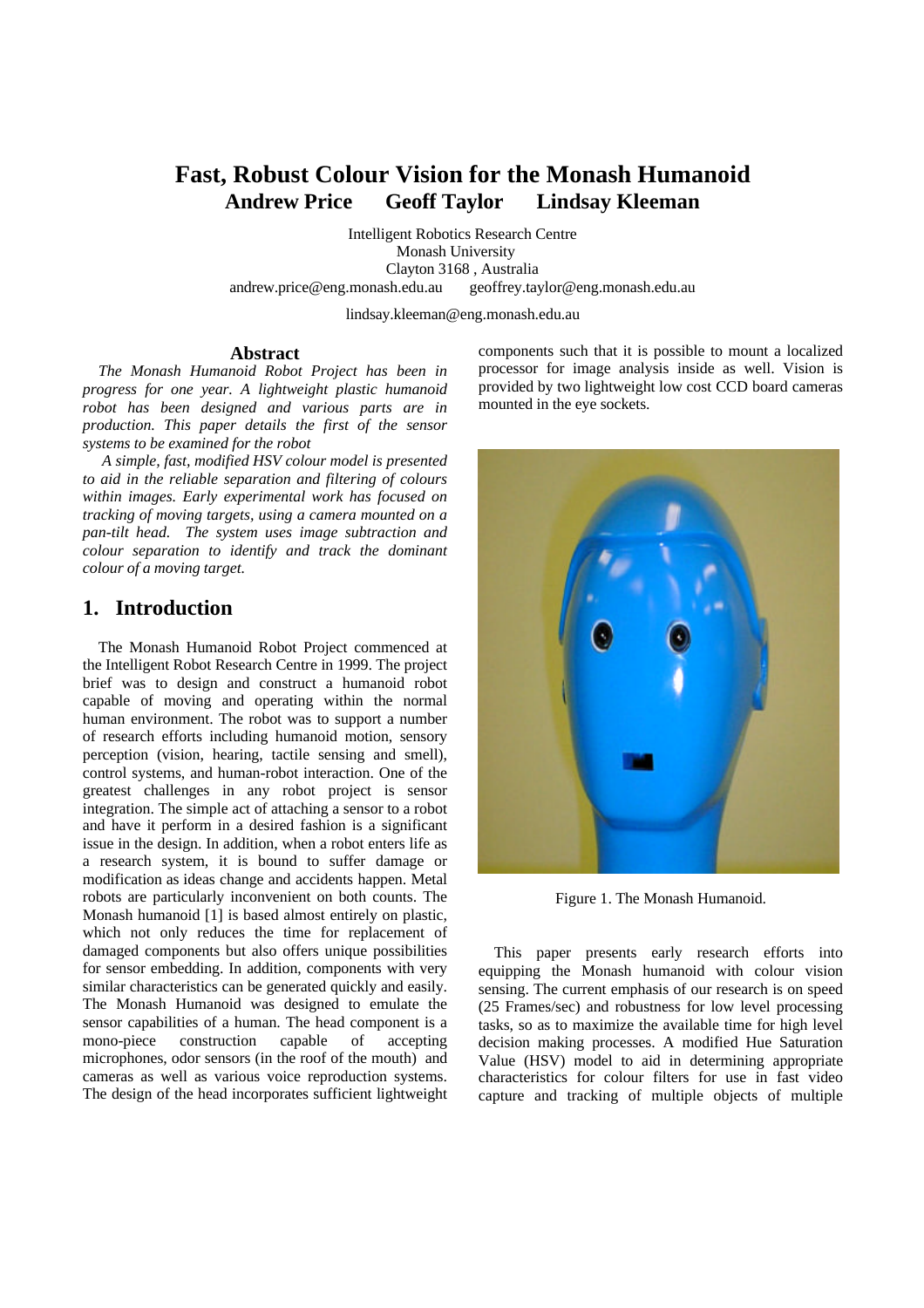colours is described in Section 2. Section 3 presents results showing the ability of the model, and the filters it produces, to separate difficult combinations of colours such as red, orange, yellow and white under incandescent lighting. In addition colour filtering, a number of fast, low level image processing tools have been developed using MMX instuctions as described in Section 4. Finally, Section 5 presents an early application for the image processing tools developed here. This involves a tracking system, using cameras mounted on a pan-tilt head, with the ability to sense a moving object and 'lock' on to its dominant colour. Results presented in this paper lead towards a simple, efficient means for reliable, adaptive colour filtering and establish a mechanism by which the humanoid can track multiple objects of different colours, with and without *a priori* knowledge of the colours involved.

### **2. Colour Filtering in a modified HSV space.**

Lighting conditions often cause significant problems in robotics vision systems. It was for this reason that a modified Hue, Saturation, Value (HSV) space was devised to aid in the process of designing accurate colour filter models and to evaluate the effects of specular reflection when lighting conditions were variable and nondeterminable in advance. Lighting problems are compounded when cameras with auto iris features are used. Tuning vision systems to suit dark regions may cause more brightly illuminated regions to wash out to white. Conversely tuning to bright regions cause darker regions to wash out to black [2][3].

The majority of mobile robots have limited processing capabilities on board. This means that every consumer of those resources must minimize their requirements. While the native format of many image capture systems is some form of RGB space, filtering in such an environment is not always as accurate as would be desired. And yet transforming the image to some other space consumes valuable processor resources. To compound this problem, in a highly dynamic environment, a high frame rate is desirable, requiring all systems to consume minimum processing time.

The modified HSV space begins with the conventional HSV model [4] and is extended beyond the usual 360 degrees of Hue (Figure 2a). By extending the model in such a way some colours appear more than once however the purpose of the frame work is to generate a mechanism where all colours can be viewed in a continuous distribution. The most obvious benefit of which is that colours centred around 0 degrees Hue are also represented as a continuous distribution around 360 degrees Hue.

By mapping the modified HSV space onto three linear axes as shown in figure 2b it was possible to form a useful 3D representation of the distribution of colour within an image. By eliminating the effects of the circular



Figure 2. The Modified Hue Saturation Value Model.

discontinuity all of the colours associated with any object are now visible in localized regions. The objective of the model is not to represent each colour once, but to improve the visualization of the colour distribution and so make filter design more homogenous.

The object of filter design within the modified HSV model was to differentiate between the distributions of colour attributable to each object within the image with particular emphasis on difficult separation tasks including red-orange-yellow and dark shades of green and blue with black. In addition the model had to contend with the influence of incandescent floodlights ranging in intensity from 600 to 1100 lux at floor level, and up to 3000 lux on the surface of objects. By observing objects of different colours both in isolation and combination it was evident that a filter within the modified HSV space would have the shape of a spheroid or part thereof, truncated by the limits of the saturation and value axes. The volume of the spheroid, when mapped onto the modified HSV model would optimally contain all of the colours which are evident in a particular object whilst excluding the colours of different objects and unassociated colours which are noise.

A filter, in a three dimensional space consists of some form of volume representing a subset of all the points in the space. The volume may be used as a means of including or excluding certain data. From the distributions of Figure 3 it is apparent that in the modified HSV model, the size and shape of colour distributions vary considerably. This is particularly evident in darker shades such as dark blue and light green (almost yellow). Colours whose saturation and value are both very high make simple test examples for any vision system. Red, green,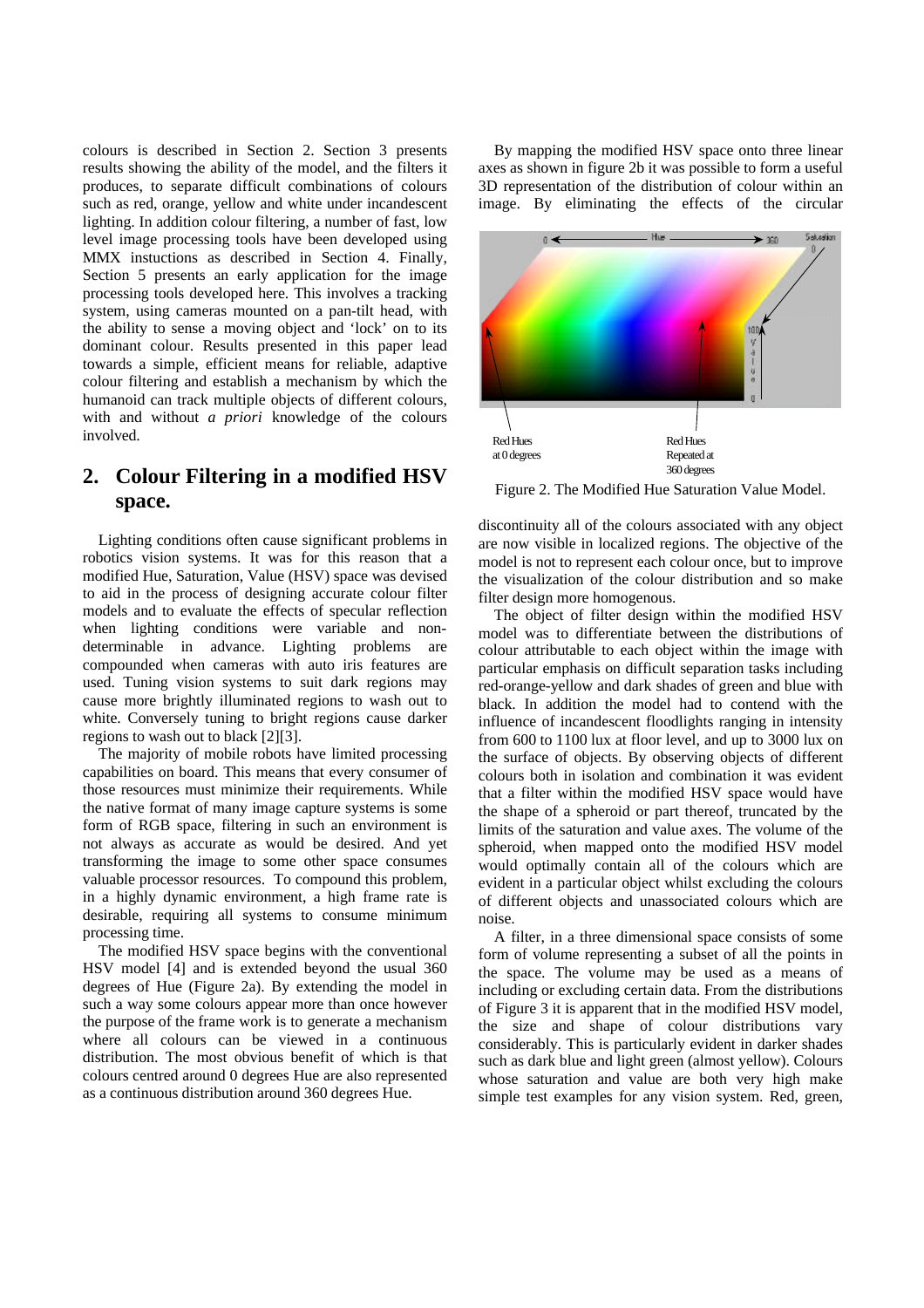blue, cyan, yellow and magenta are all examples whose distributions are easily separated. However it is difficult to obtain pure colours in the real world.

By projecting the distribution of pixels in an image onto planes, it was noted that the distribution in either the huesaturation or the hue-value planes could be contained with suitable optimality by either an ellipse or part of an ellipse.



Figure 3 Elliptical shaped distributions

Extrapolating this realization to three dimensions yields the probability that an ellipsoid can be used to contain distributions in the modified HSV model. An ellipsoid is essentially a 'squashed sphere' as shown in Figure 4.



Figure 4 Ellipsoid: A more optimal filter shape in modified HSV space

For the purpose of developing a filter the Cartesian form of the surface equation for a spheroid is used. The generalized form allows the positioning of the ellipsoid within the modified HSV model

$$
\frac{(x+k)^2}{a^2} + \frac{(y+l)^2}{b^2} + \frac{(z+m)^2}{c^2} \le 1
$$
\n(0 \le k \le 360)  
\n(0 \le l \le 100)

$$
b^2 \t c^2 \t (0 \le t \le 100)
$$
  
 
$$
(0 \le m \le 100)
$$

Equation 4

where  $(k, l, m)$  is a point in the modified HSV model,  $k$  is the nominal hue of the filter, *l* is the nominal saturation and *m* is the nominal value.

Thus any ellipsoid filter within the modified HSV space can be specified by a minimum of six parameters, three for the centroid of the ellipsoid, three defining the length of the semi-axis in each plane.

Figure 5 shows the results of a filter whose centroid is located at Hue  $= 0$ , Saturation  $= 100$  and Value  $= 100$ . This filter design corresponds to shades of red.



Figure 5. Extracting a red ball. (Note the repeat of half the red pixels at 0 Hue. The filter itself is constructed around 360 Hue)

#### **3. Modified HSV Filtering Results**

Figures 6 and 7 demonstrate two examples of filtering that can be achieved reliably and repeatably using filters devised in a modified HSV space.

Figure 6 demonstrates separation of red, yellow, orange and white. This test was performed under lighting conditions varying from 600 to 1200 lux at floor level. (The intensity above floor level was considerably higher. Intensity at floor level was used as a base for a wide range of tests). Figure 7 Demonstrates the ability of the modified HSV model to successfully separate very dark shades, namely dark blue and black.

Filters can be reliably constructed in the modified HSV space to take into account a broad range of lighting conditions. This has the effect of minimizing problems caused when auto iris cameras adjust to changes in light, making the appearance of colours change and potentially destabilizing less robust filter techniques. By mapping the filter back into RGB space, the native form of data from many video capture cards, and using a simple lookup table a high speed (25 frames/second) filter process is achieved in optimal time (ie one comparison per pixel).

Recent research has been directed towards adaptive selection of filter parameters to provide a vision system with flexible, autonomous and robust colour filtering. The vision system is described later in Section 5.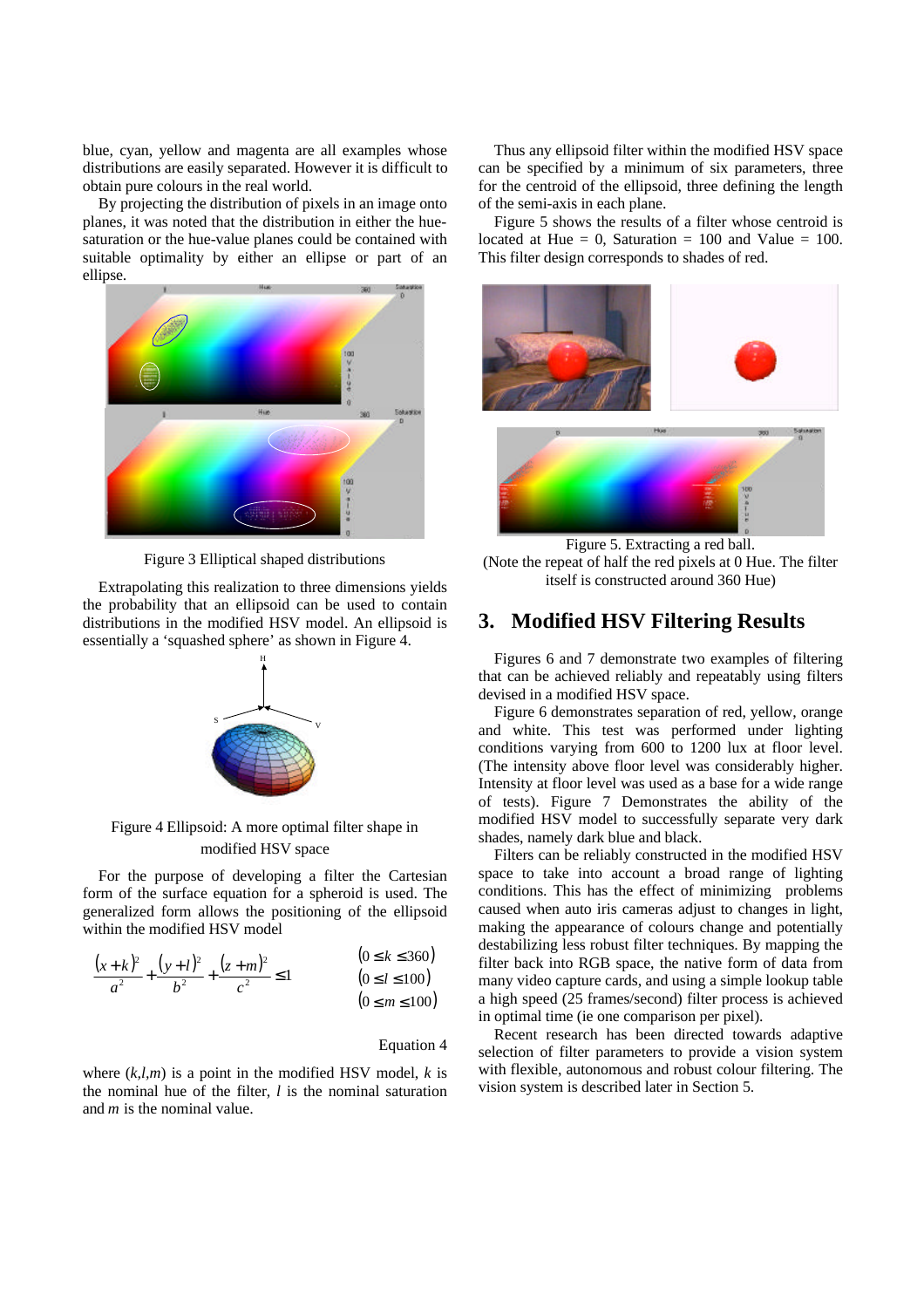

(a) An image containing yellow, orange red and various reflections.



(b) Extracting shades of red.



(c) Extracting shades of orange

Figure 6. Separating yellow, orange and red from white with incandescent lighting.





Figure 7. Separating Dark Blue and black

## **4. Fast Image Processing with MMX**

In addition to the colour filter design described above, much effort has gone into building a set of fast and robust image processing tools for low level operations such as image subtraction, thresholding, edge detection, binary morphological filtering and binary image analysis. The ultimate goal is to perform these operations on 400×300 pixel stereo images at video frame rates (25 frames/sec), thus providing a solid foundation for building higher level computer vision systems. In some instances, the image processing can be accelerated by exploiting *a priori* knowledge: analyzing a small 'region of interest' rather than the entire image, or performing the analysis at a reduced resolution where appropriate. However, a particular interest in our development effort has been the use of accelerated hardware techniques, specifically, the use of MMX instructions on Intel Pentium based machines. MMX includes a SIMD (Single Instruction, Multiple Data) instruction set that allows a limited number of operations to be performed on up to eight data elements at a time. While this addition to the Intel architecture was initially intended to enhance 'multimedia' applications, we have found that MMX is capable of performing a function similar to specialized digital signal processing hardware. This makes MMX ideal for low level image processing.

Currently, MMX has been used to implement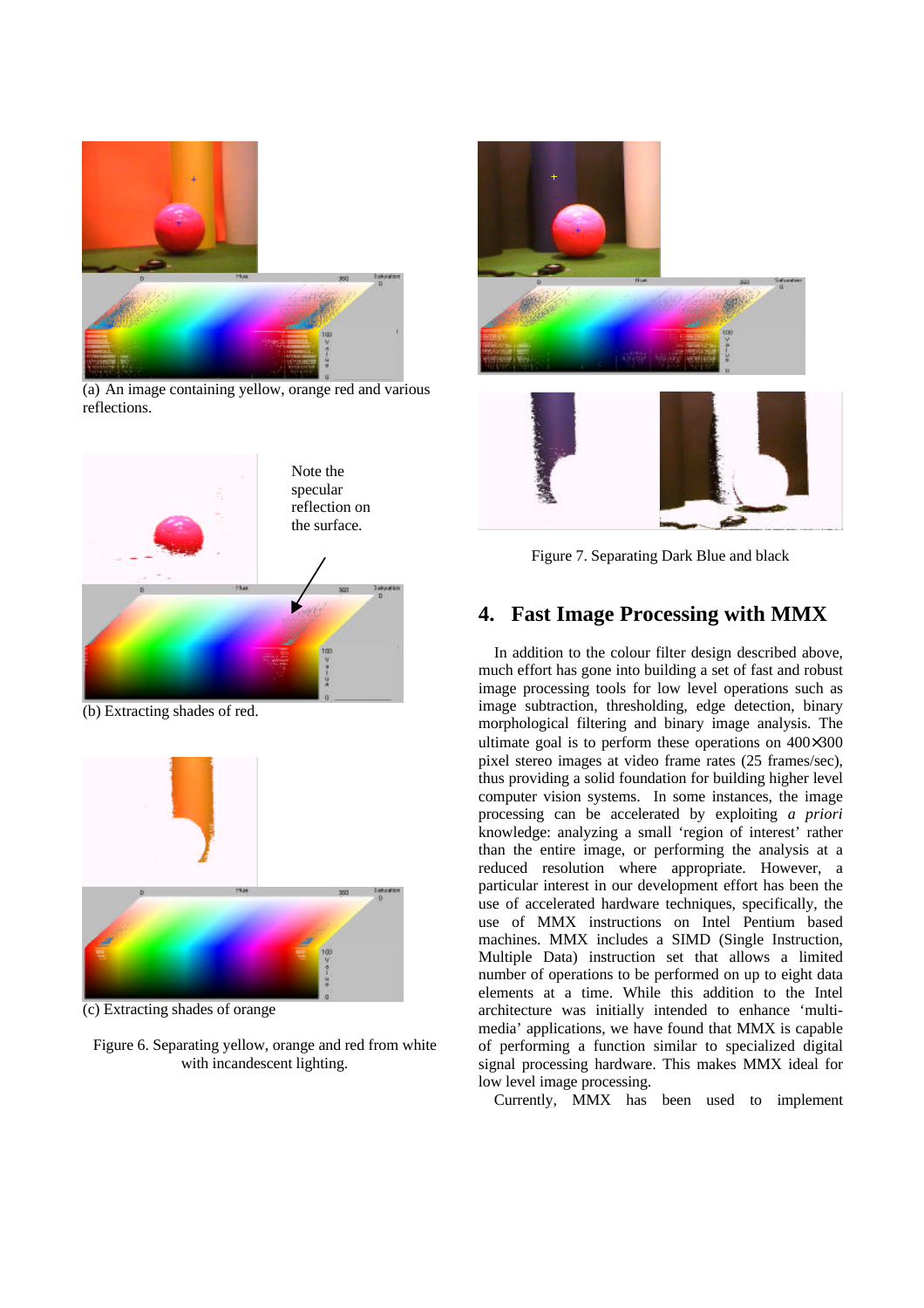thresholding, subtraction, convolution, edge detection and morphological filtering. In all cases the code is handwritten in assembly language, and processing time is reduced by a factor of 2.5 or more when compared to code written in a high-level language (C++). For instance, subtraction (a central component of stereo correspondence analysis) of two 8-bit 400×300 pixel images on a 450MHz Pentium III takes approximately 5.2 ms using code written in C++ and generated by *gcc* (with appropriate optimizations enabled), and only 1.3 ms for code written with MMX instructions as inline assembly in C++ and generated using the same compiler. This represents a reduction in processing time by a factor of four, with significant implications for stereo image processing.

Unfortunately, MMX was found to have limited applicability to image processing techniques such as connectivity analysis (binary segmentation) and filtering via look-up tables. This is mainly due to the limited instruction set: MMX registers cannot be used to index memory locations, or as the source for conditional jumps. Implementing connectivity analysis using MMX instructions may be possible using a non-conventional implementation of the algorithm, and further work is proceeding in this area.

## **5. Pan-Tilt Object Tracking Using Dynamic Colour Filtering**

A colour-based object tracking system was implemented to explore the capabilities of the image processing platform developed by the authors. It is also anticipated that this work may find use in future areas of investigation such as visual servoing. The system uses a pair of cameras mounted on a Biclops pan-tilt head, although only a single camera is used for this application. The tracking system is able to fixate on any moving object within the image, and the pan-tilt head orients the camera so that the target is always near the centre of the image.

The steps followed to acquire a visual target are illustrated in figures 8 to 11. Figure 8 shows the view from the pan-tilt head of the author waving a multicoloured (blue, green and orange) mouse pad in an attempt to gain the attention of the tracking system. By subtracting the intensity components of successive frames in the video stream, and with the camera in a fixed position, the system is able to identify some of the pixels associated with the moving object. Figure 9 shows a typical difference image after thresholding and morphological filtering to remove noise. Parts of the mouse pad and forearm are clearly visible. Note that some of the 'difference pixels' belong to the moving object while others belong to the portion of background uncovered as the object moved.

If the camera were to remain fixed, the difference pixels themselves could be used to track the movement of the object. However, our aim is to have the pan-tilt head orient the camera so that the moving object is always near the centre of the image. Unfortunately, any movement of the camera causes the entire background to shift between successive frames, so that the movement of individual objects is obscured. It is therefore necessary to extract some feature of the object which is invariant to camera motion and can be used for tracking. Colour was chosen as a prominent and easily identified feature suitable for this purpose. To facilitate the implementation of colour filtering, this system uses a simplified version of the filters described earlier. The target colour is selected by compiling a histogram of the hue/saturation components for the difference pixels. In figure 10, colours associated with difference pixels are plotted as white dots. By accumulating the histogram over five successive frames, difference pixels belonging to the uncovered background (which change colour from frame to frame, assuming the background is cluttered) accumulate less than the difference pixels associated with the target (which remain a fixed colour between frames). The hue/saturation at the global maximum in the histogram is chosen as a candidate for the dominant colour of the moving target. The white square in figure 10 indicates that the global maximum for the mouse pad occurs at a blue hue.

Figure 11 was generated by passing figure 8 through a band-pass colour filter centred at the candidate hue/saturation, and shows that the system correctly identified the dominant colour of the moving target. Before tracking commences, the candidate colour is validated by comparing the centroid of the target colour (white pixels in figure 11) with the centroid of the difference pixels (white pixels in figure 9), to ensure that the colour belongs to the moving object. The white cross in figure 8 locates the centroid of the target colour, after validation. Tracking is implemented by driving the pan-tilt joints at velocities proportional to the distance of the target colour centroid from the centre of the image. The system continues to track the same colour until the target becomes stationary, and then reverts back to searching for a new moving target and corresponding candidate colour.

Using the fast MMX image processing operations described in the previous section, the system is able to acquire and track targets at 25 frames/sec. Most objects exhibiting some prominently coloured region are capable of being tracked, provided the same colour does not dominate the background. Skin tones, such as a waving hand, are difficult to track in the current implementation since the image of a person may contain a number of skin